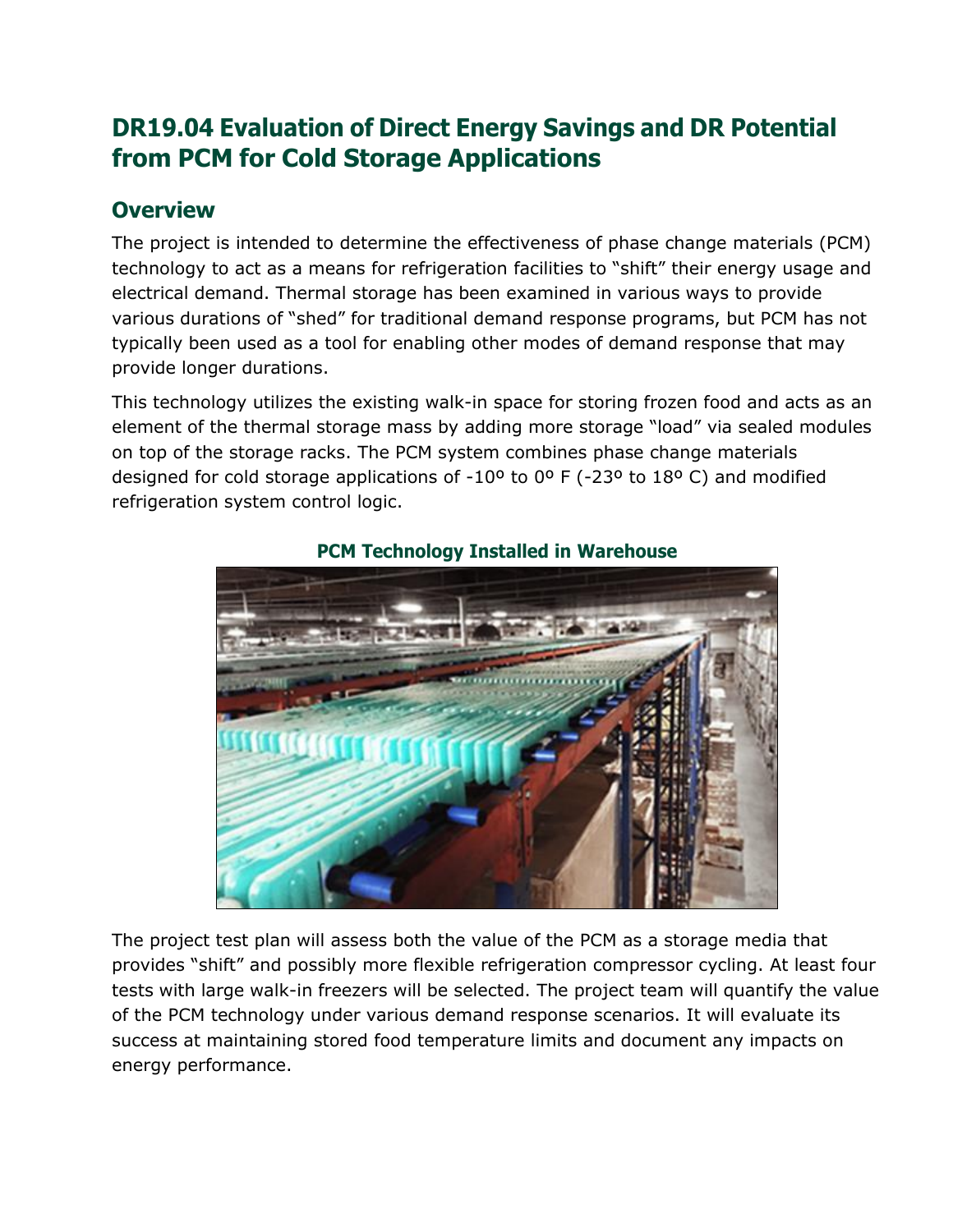Test scenarios will determine minimum and maximum demand reduction for midday, evening, and nighttime periods for each season, and will study when the maximum and minimum demand reductions occur.

The project will confirm the advantages of constant availability of the PCM on the volume of food storage space. For example, how much time can the refrigeration system be off for certain volumes of cold storage? This information will offer information about "hourahead" demand response strategies. The project will assess the response that could be expected from various pricing signals to the customer and the distribution system.

# **Collaboration**

The first test is being overseen by SCE refrigeration engineers at a refrigerated food warehouse in Rancho Cucamonga, California. The PCM will be provided by Viking Cold Storage. D+R International engineers will be installing the monitoring equipment, coordinating the DR scenarios, and reporting on the results.

# **Results/Status**

Properly engineered PCMs can manage how energy is consumed in cold storage facilities. PCM is a low-cost method for thermal storage that can help manage everything from door openings to flexible demand response opportunities to reduce or increase electrical demand, and the need to shut off refrigeration systems altogether for an extended period. The DR Portion of the project has been completed. It was found that both the space temperature and product temperature control strategy results demonstrated that the addition of PCM within the freezer allowed the mechanical cooling systems to reduce runtime during demand response events, thereby improving the load shed potential.



#### **Baseline Freezer Demand Graph**